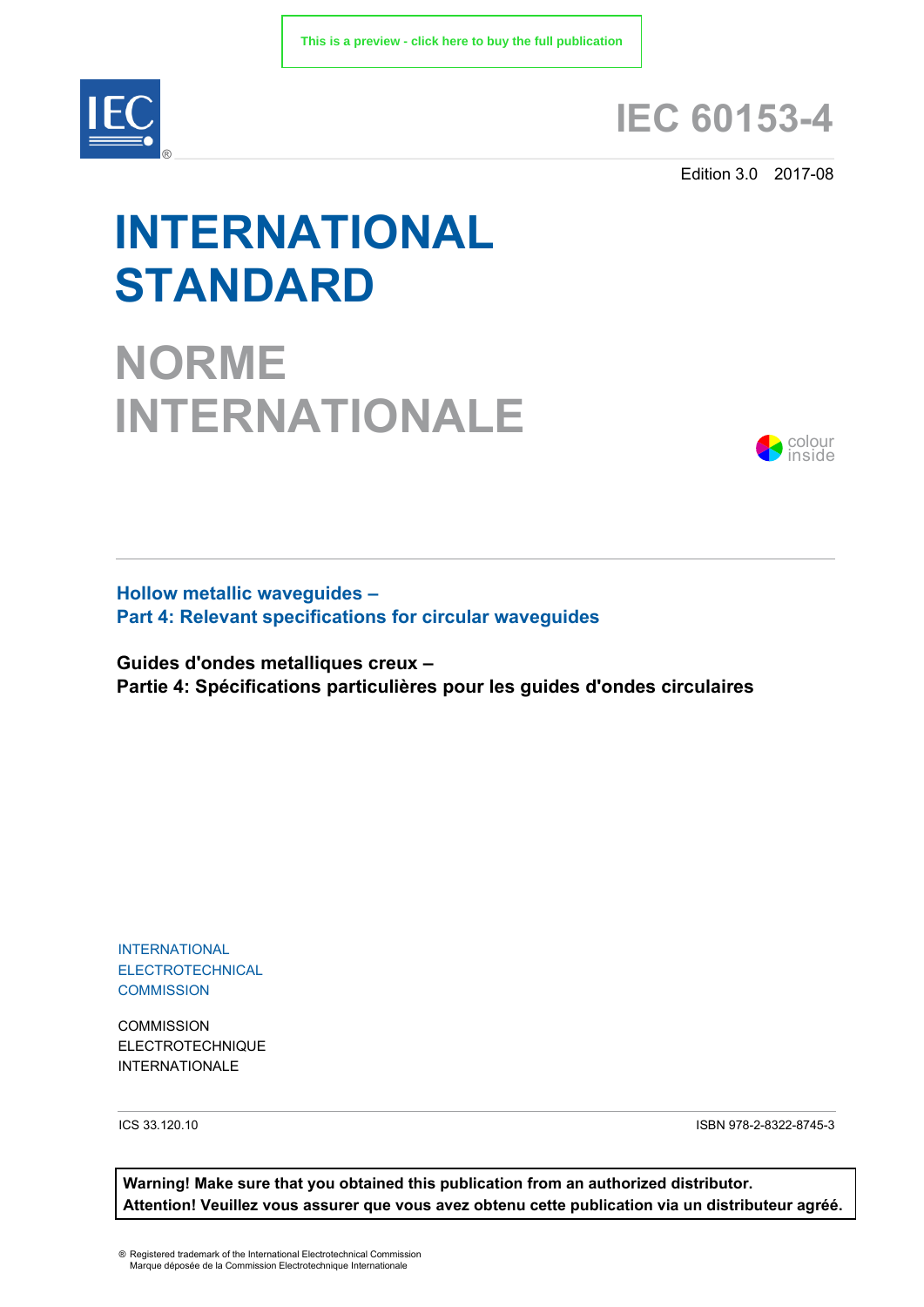$-2-$ 

IEC 60153-4:2017 © IEC 2017

### **CONTENTS**

| 1              |       |  |  |  |  |  |  |
|----------------|-------|--|--|--|--|--|--|
| 2              |       |  |  |  |  |  |  |
| 3              |       |  |  |  |  |  |  |
| $\overline{4}$ |       |  |  |  |  |  |  |
|                | 4.1   |  |  |  |  |  |  |
|                | 4.2   |  |  |  |  |  |  |
|                | 4.3   |  |  |  |  |  |  |
| 5              |       |  |  |  |  |  |  |
|                | 5.1   |  |  |  |  |  |  |
|                | 5.2   |  |  |  |  |  |  |
|                | 5.2.1 |  |  |  |  |  |  |
|                | 5.2.2 |  |  |  |  |  |  |
|                | 5.2.3 |  |  |  |  |  |  |
|                | 5.2.4 |  |  |  |  |  |  |
|                | 5.2.5 |  |  |  |  |  |  |
|                | 5.2.6 |  |  |  |  |  |  |
|                | 5.3   |  |  |  |  |  |  |
|                | 5.3.1 |  |  |  |  |  |  |
|                | 5.3.2 |  |  |  |  |  |  |
|                | 5.3.3 |  |  |  |  |  |  |
| 6              |       |  |  |  |  |  |  |
| $\overline{7}$ |       |  |  |  |  |  |  |
|                |       |  |  |  |  |  |  |
|                |       |  |  |  |  |  |  |
|                |       |  |  |  |  |  |  |
|                |       |  |  |  |  |  |  |
|                |       |  |  |  |  |  |  |
|                |       |  |  |  |  |  |  |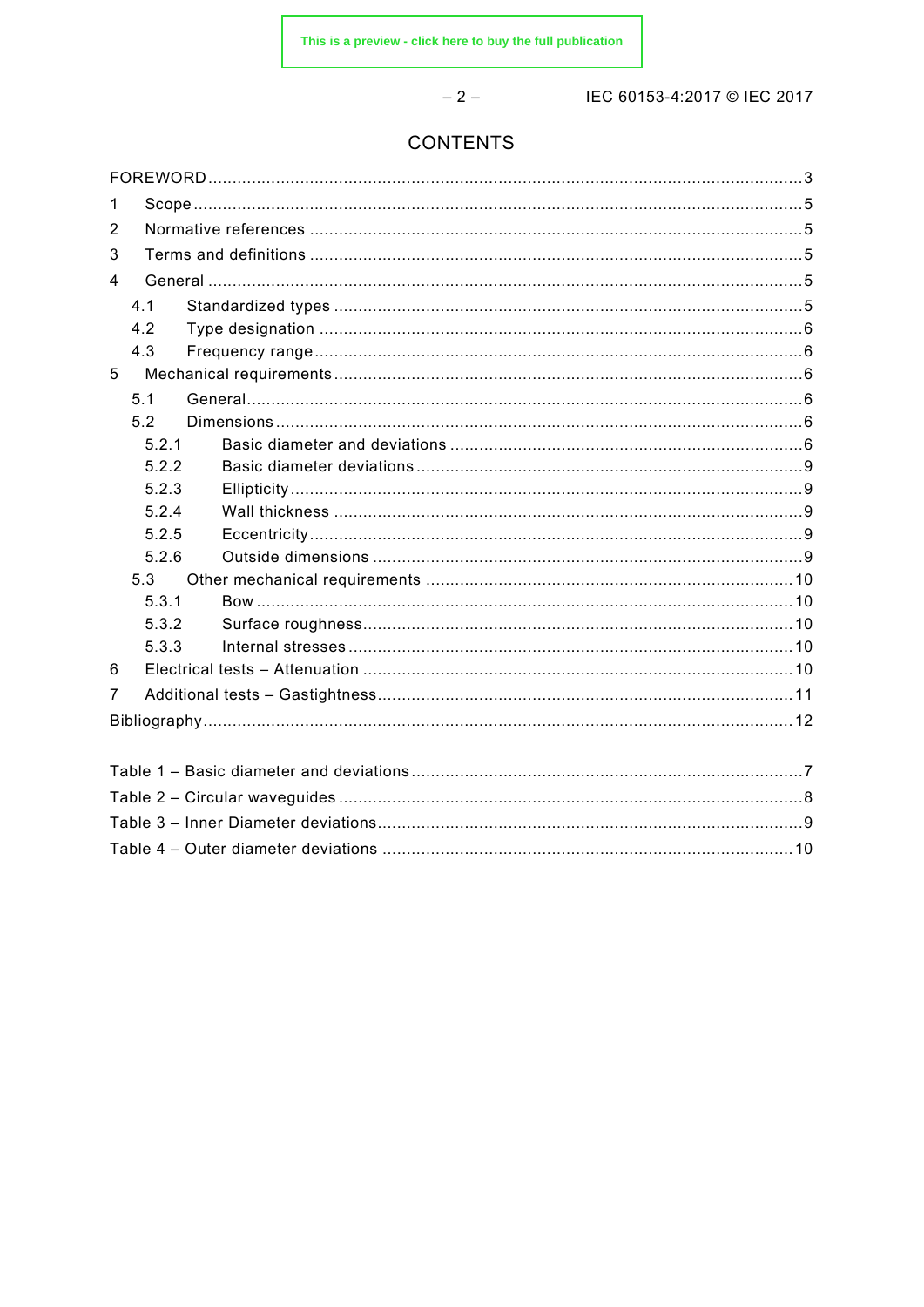IEC 60153-4:2017 © IEC 2017 – 3 –

#### INTERNATIONAL ELECTROTECHNICAL COMMISSION

\_\_\_\_\_\_\_\_\_\_\_\_

#### **HOLLOW METALLIC WAVEGUIDES –**

#### **Part 4: Relevant specifications for circular waveguides**

#### FOREWORD

- <span id="page-2-0"></span>1) The International Electrotechnical Commission (IEC) is a worldwide organization for standardization comprising all national electrotechnical committees (IEC National Committees). The object of IEC is to promote international co-operation on all questions concerning standardization in the electrical and electronic fields. To this end and in addition to other activities, IEC publishes International Standards, Technical Specifications, Technical Reports, Publicly Available Specifications (PAS) and Guides (hereafter referred to as "IEC Publication(s)"). Their preparation is entrusted to technical committees; any IEC National Committee interested in the subject dealt with may participate in this preparatory work. International, governmental and nongovernmental organizations liaising with the IEC also participate in this preparation. IEC collaborates closely with the International Organization for Standardization (ISO) in accordance with conditions determined by agreement between the two organizations.
- 2) The formal decisions or agreements of IEC on technical matters express, as nearly as possible, an international consensus of opinion on the relevant subjects since each technical committee has representation from all interested IEC National Committees.
- 3) IEC Publications have the form of recommendations for international use and are accepted by IEC National Committees in that sense. While all reasonable efforts are made to ensure that the technical content of IEC Publications is accurate, IEC cannot be held responsible for the way in which they are used or for any misinterpretation by any end user.
- 4) In order to promote international uniformity, IEC National Committees undertake to apply IEC Publications transparently to the maximum extent possible in their national and regional publications. Any divergence between any IEC Publication and the corresponding national or regional publication shall be clearly indicated in the latter.
- 5) IEC itself does not provide any attestation of conformity. Independent certification bodies provide conformity assessment services and, in some areas, access to IEC marks of conformity. IEC is not responsible for any services carried out by independent certification bodies.
- 6) All users should ensure that they have the latest edition of this publication.
- 7) No liability shall attach to IEC or its directors, employees, servants or agents including individual experts and members of its technical committees and IEC National Committees for any personal injury, property damage or other damage of any nature whatsoever, whether direct or indirect, or for costs (including legal fees) and expenses arising out of the publication, use of, or reliance upon, this IEC Publication or any other IEC Publications.
- 8) Attention is drawn to the Normative references cited in this publication. Use of the referenced publications is indispensable for the correct application of this publication.
- 9) Attention is drawn to the possibility that some of the elements of this IEC Publication may be the subject of patent rights. IEC shall not be held responsible for identifying any or all such patent rights.

International Standard IEC 60153-4 has been prepared by subcommittee 46F: RF and microwave passive components, of IEC technical committee TC:46: Cables, wires, waveguides, RF connectors, RF and microwave passive components and accessories.

This third edition cancels and replaces the second edition published in 1973-1. This edition constitutes a technical revision.

This edition includes the following significant technical changes with respect to the previous edition:

- a) Expand and revise the operation frequency range for waveguides;
- b) Revise the allowance of aperture dimensions;
- c) Revise the test method for aperture dimensions;
- d) Revise the equation of attenuation.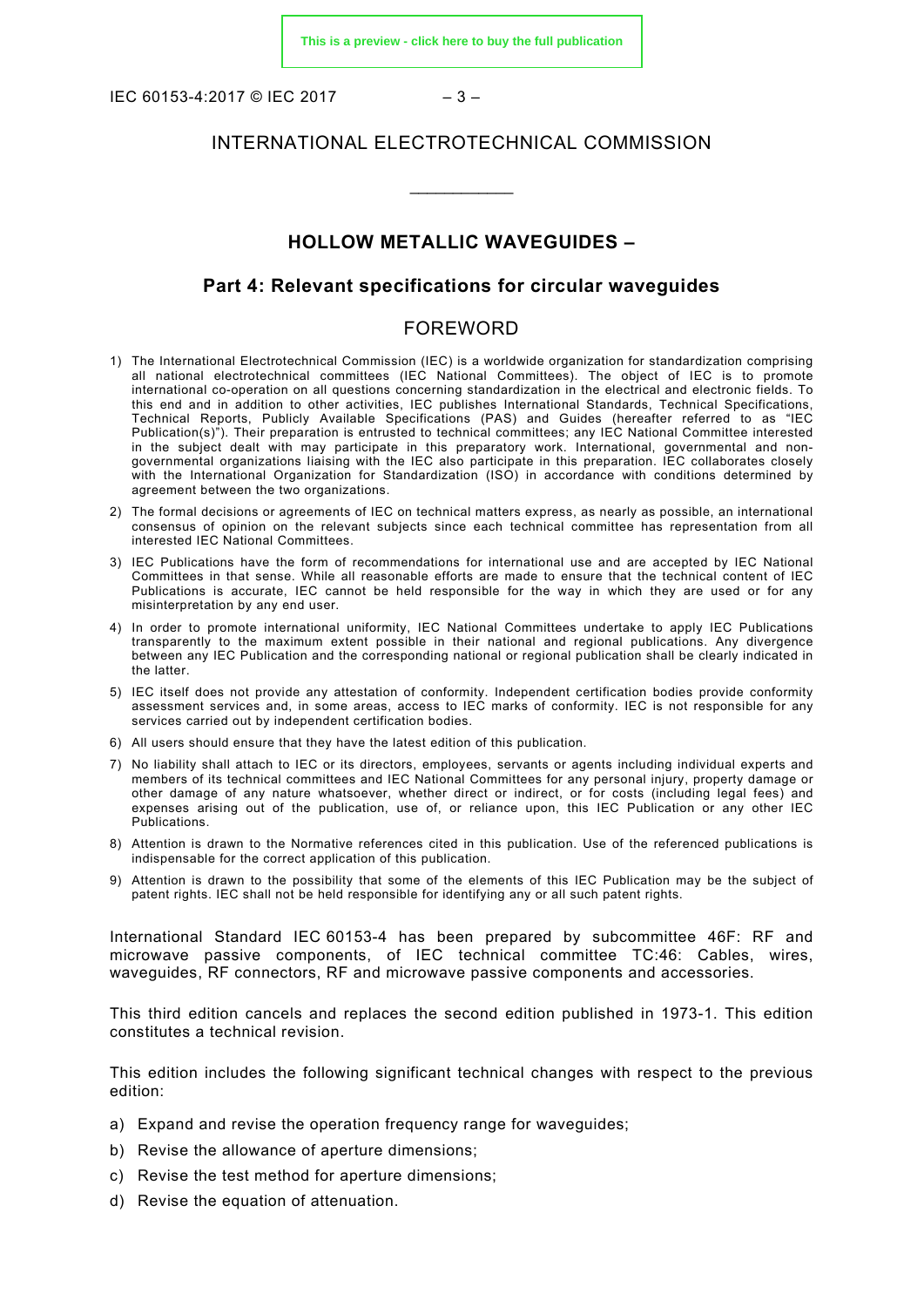– 4 – IEC 60153-4:2017 © IEC 2017

The text of this International Standard is based on the following documents:

| CDV         | Report on voting |
|-------------|------------------|
| 46F/344/CDV | 46F/356/RVC      |

Full information on the voting for the approval of this International Standard can be found in the report on voting indicated in the above table.

This document has been drafted in accordance with the ISO/IEC Directives, Part 2.

A list of all the parts in the IEC 60153 series, published under the general title *Hollow metallic waveguides*, can be found on the IEC website.

The committee has decided that the contents of this document will remain unchanged until the stability date indicated on the IEC website under "http://webstore.iec.ch" in the data related to the specific document. At this date, the document will be

- reconfirmed,
- withdrawn,
- replaced by a revised edition, or
- amended.

**IMPORTANT – The 'colour inside' logo on the cover page of this publication indicates that it contains colours which are considered to be useful for the correct understanding of its contents. Users should therefore print this document using a colour printer.**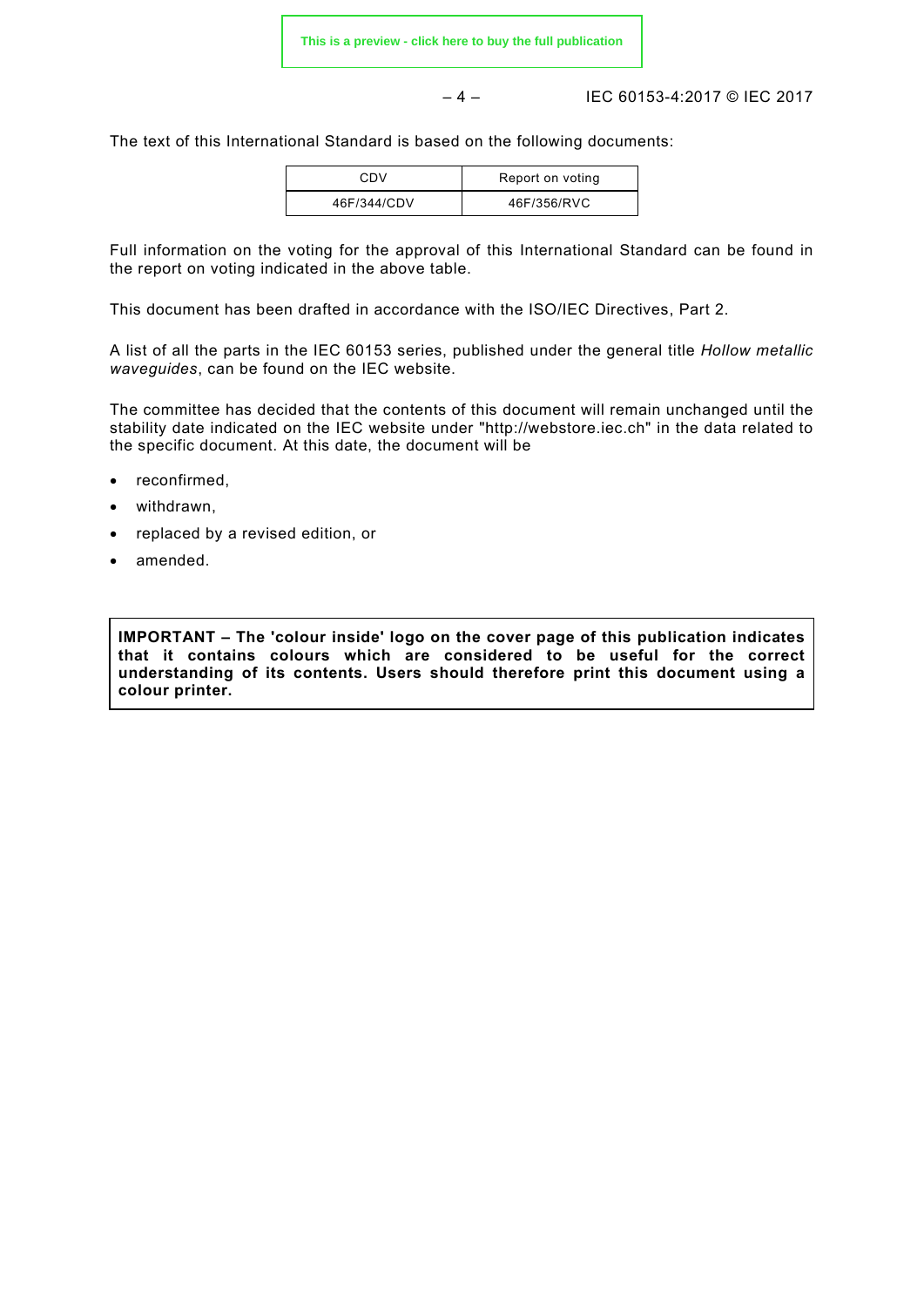IEC 60153-4:2017 © IEC 2017 – 5 –

#### **HOLLOW METALLIC WAVEGUIDES –**

#### **Part 4: Relevant specifications for circular waveguides**

#### <span id="page-4-0"></span>**1 Scope**

This part of IEC 60153 specifies straight hollow metallic tubing of circular waveguides for use as waveguides in electronic equipment.

The aim of this recommendation is to specify for hollow metallic waveguides:

- a) the details necessary to ensure compatibility and, as far as essential, interchangeability;
- b) test methods;
- c) uniform requirements for the electrical and mechanical properties.

#### <span id="page-4-1"></span>**2 Normative references**

The following documents are referred to in the text in such a way that some or all of their content constitutes requirements of this document. For dated references, only the edition cited applies. For undated references, the latest edition of the referenced document (including any amendments) applies.

IEC 60050-726:1982, *International Electrotechnical Vocabulary. Transmission lines and waveguides*

<span id="page-4-4"></span><span id="page-4-3"></span><span id="page-4-2"></span>IEC 60261, *Sealing test for pressurized waveguide tubing and assemblies*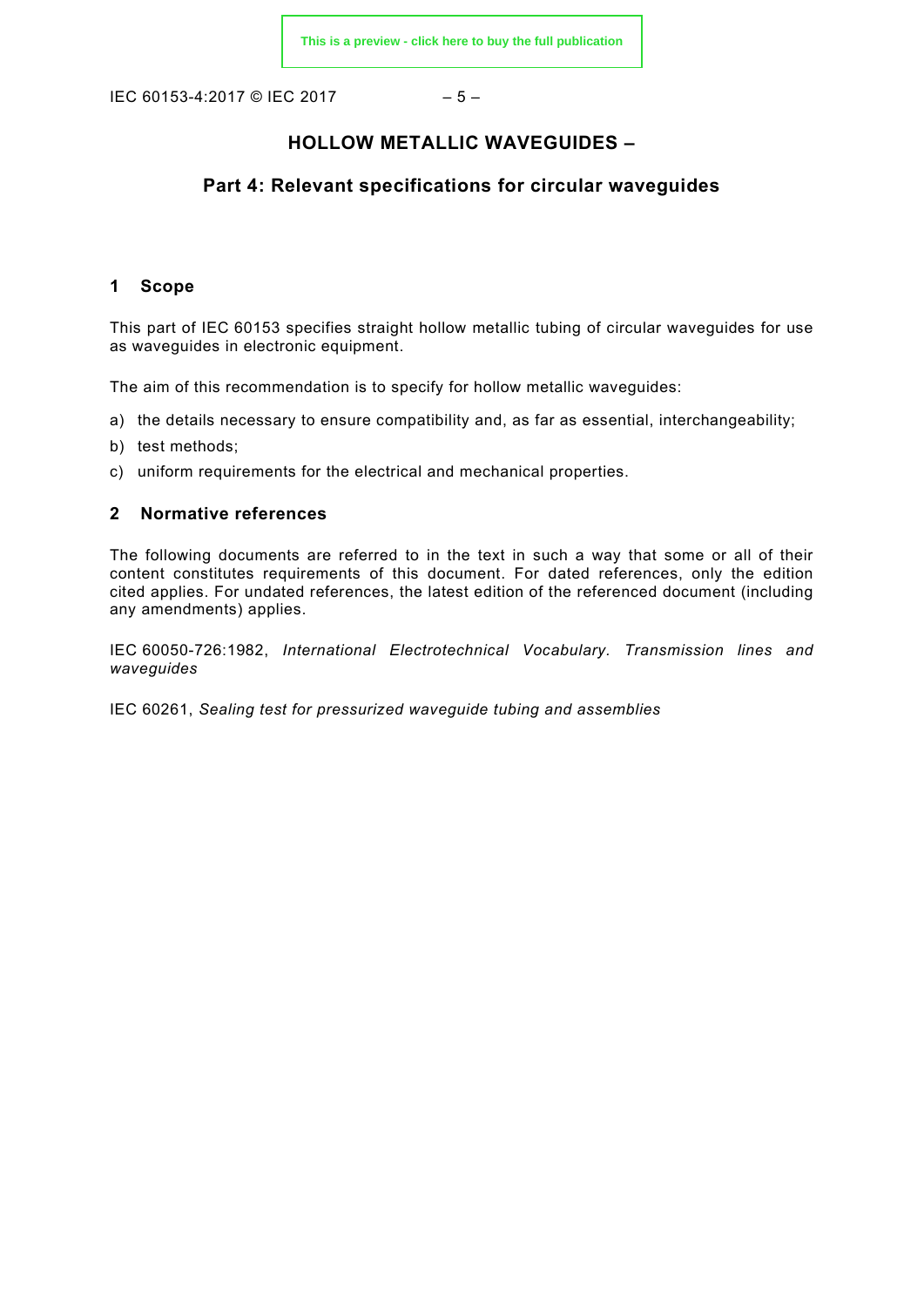$-14-$ 

IEC 60153-4:2017 © IEC 2017

### SOMMAIRE

| 1 |       |  |  |  |  |  |
|---|-------|--|--|--|--|--|
| 2 |       |  |  |  |  |  |
| 3 |       |  |  |  |  |  |
| 4 |       |  |  |  |  |  |
|   | 4.1   |  |  |  |  |  |
|   | 4.2   |  |  |  |  |  |
|   | 4.3   |  |  |  |  |  |
| 5 |       |  |  |  |  |  |
|   | 5.1   |  |  |  |  |  |
|   | 5.2   |  |  |  |  |  |
|   | 5.2.1 |  |  |  |  |  |
|   | 5.2.2 |  |  |  |  |  |
|   | 5.2.3 |  |  |  |  |  |
|   | 5.2.4 |  |  |  |  |  |
|   | 5.2.5 |  |  |  |  |  |
|   | 5.2.6 |  |  |  |  |  |
|   | 5.3   |  |  |  |  |  |
|   | 5.3.1 |  |  |  |  |  |
|   | 5.3.2 |  |  |  |  |  |
|   | 5.3.3 |  |  |  |  |  |
| 6 |       |  |  |  |  |  |
| 7 |       |  |  |  |  |  |
|   |       |  |  |  |  |  |
|   |       |  |  |  |  |  |
|   |       |  |  |  |  |  |
|   |       |  |  |  |  |  |
|   |       |  |  |  |  |  |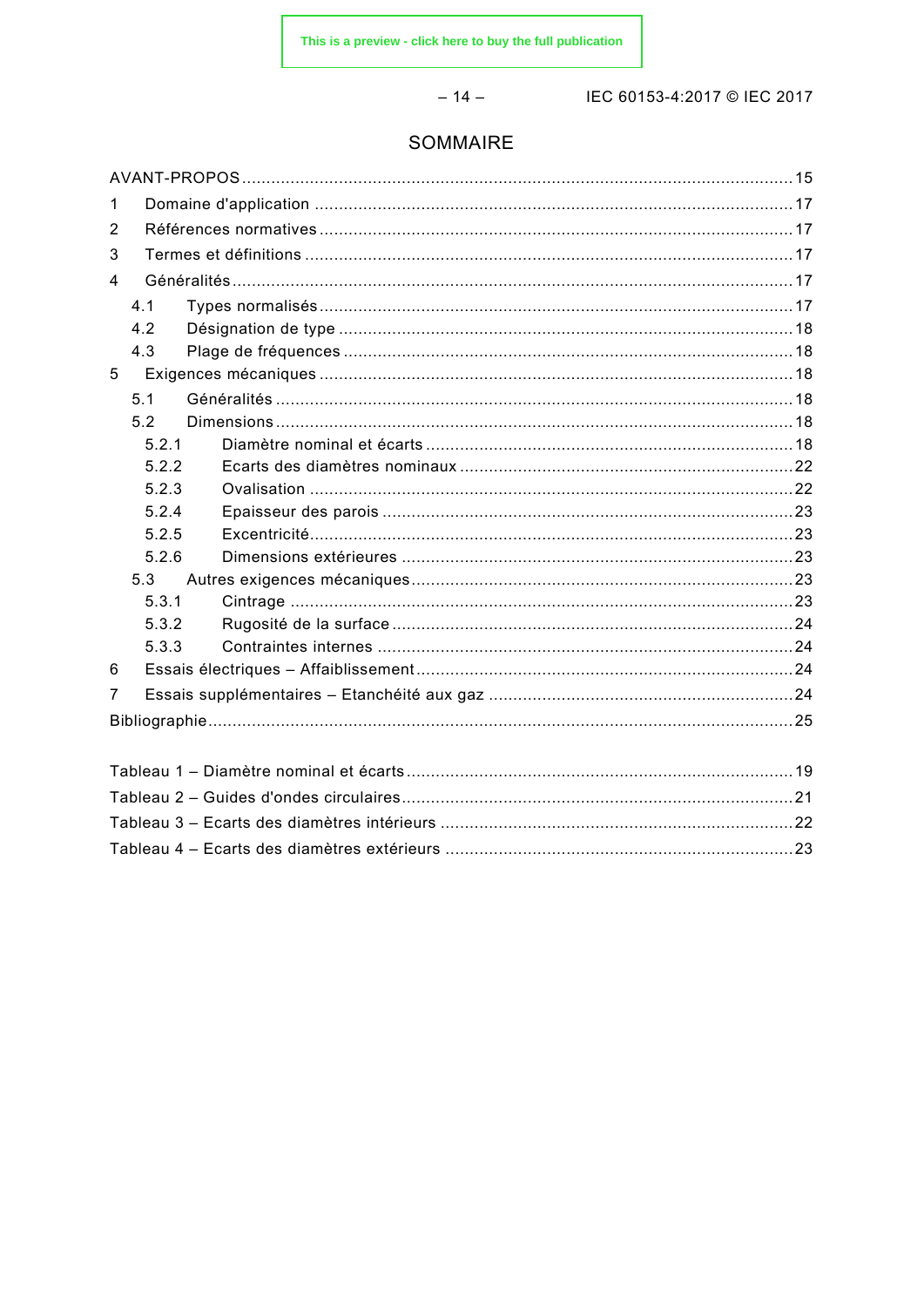IEC 60153-4:2017 © IEC 2017 – 15 –

#### COMMISSION ÉLECTROTECHNIQUE INTERNATIONALE

\_\_\_\_\_\_\_\_\_\_\_\_

#### **GUIDES D'ONDES METALLIQUES CREUX –**

#### **Partie 4: Spécifications particulières pour les guides d'ondes circulaires**

#### AVANT-PROPOS

- <span id="page-6-0"></span>1) La Commission Electrotechnique Internationale (IEC) est une organisation mondiale de normalisation composée de l'ensemble des comités électrotechniques nationaux (Comités nationaux de l'IEC). L'IEC a pour objet de favoriser la coopération internationale pour toutes les questions de normalisation dans les domaines de l'électricité et de l'électronique. A cet effet, l'IEC – entre autres activités – publie des Normes internationales, des Spécifications techniques, des Rapports techniques, des Spécifications accessibles au public (PAS) et des Guides (ci-après dénommés "Publication(s) de l'IEC"). Leur élaboration est confiée à des comités d'études, aux travaux desquels tout Comité national intéressé par le sujet traité peut participer. Les organisations internationales, gouvernementales et non gouvernementales, en liaison avec l'IEC, participent également aux travaux. L'IEC collabore étroitement avec l'Organisation Internationale de Normalisation (ISO), selon des conditions fixées par accord entre les deux organisations.
- 2) Les décisions ou accords officiels de l'IEC concernant les questions techniques représentent, dans la mesure du possible, un accord international sur les sujets étudiés, étant donné que les Comités nationaux de l'IEC intéressés sont représentés dans chaque comité d'études.
- 3) Les Publications de l'IEC se présentent sous la forme de recommandations internationales et sont agréées comme telles par les Comités nationaux de l'IEC. Tous les efforts raisonnables sont entrepris afin que l'IEC s'assure de l'exactitude du contenu technique de ses publications; l'IEC ne peut pas être tenue responsable de l'éventuelle mauvaise utilisation ou interprétation qui en est faite par un quelconque utilisateur final.
- 4) Dans le but d'encourager l'uniformité internationale, les Comités nationaux de l'IEC s'engagent, dans toute la mesure possible, à appliquer de façon transparente les Publications de l'IEC dans leurs publications nationales et régionales. Toutes divergences entre toutes Publications de l'IEC et toutes publications nationales ou régionales correspondantes doivent être indiquées en termes clairs dans ces dernières.
- 5) L'IEC elle-même ne fournit aucune attestation de conformité. Des organismes de certification indépendants fournissent des services d'évaluation de conformité et, dans certains secteurs, accèdent aux marques de conformité de l'IEC. L'IEC n'est responsable d'aucun des services effectués par les organismes de certification indépendants.
- 6) Tous les utilisateurs doivent s'assurer qu'ils sont en possession de la dernière édition de cette publication.
- 7) Aucune responsabilité ne doit être imputée à l'IEC, à ses administrateurs, employés, auxiliaires ou mandataires, y compris ses experts particuliers et les membres de ses comités d'études et des Comités nationaux de l'IEC, pour tout préjudice causé en cas de dommages corporels et matériels, ou de tout autre dommage de quelque nature que ce soit, directe ou indirecte, ou pour supporter les coûts (y compris les frais de justice) et les dépenses découlant de la publication ou de l'utilisation de cette Publication de l'IEC ou de toute autre Publication de l'IEC, ou au crédit qui lui est accordé.
- 8) L'attention est attirée sur les références normatives citées dans cette publication. L'utilisation de publications référencées est obligatoire pour une application correcte de la présente publication.
- 9) L'attention est attirée sur le fait que certains des éléments de la présente publication de l'IEC peuvent faire l'objet de droits de brevet. L'IEC ne saurait être tenue pour responsable de l'identification de ces droits de propriété intellectuelle ou de droits analogues en tout ou partie.

La Norme internationale IEC 60153-4 a été établie par le sous-comité 46F: Composants passifs pour hyperfréquences et radio fréquences, du comité d'études 46 de l'IEC: Câbles, fils, guides d'ondes, connecteurs, composants passifs pour micro-onde et accessoires.

Cette troisième édition annule et remplace la deuxième édition parue en janvier 1973 dont elle constitue une révision technique.

La présente édition inclut les modifications techniques majeures suivantes par rapport à l'édition précédente:

- a) Extension et révision de la plage de fréquences de fonctionnement pour les guides d'ondes;
- b) Révision des tolérances sur les dimensions d'ouvertures;
- c) Révision de la méthode d'essai des dimensions d'ouverture;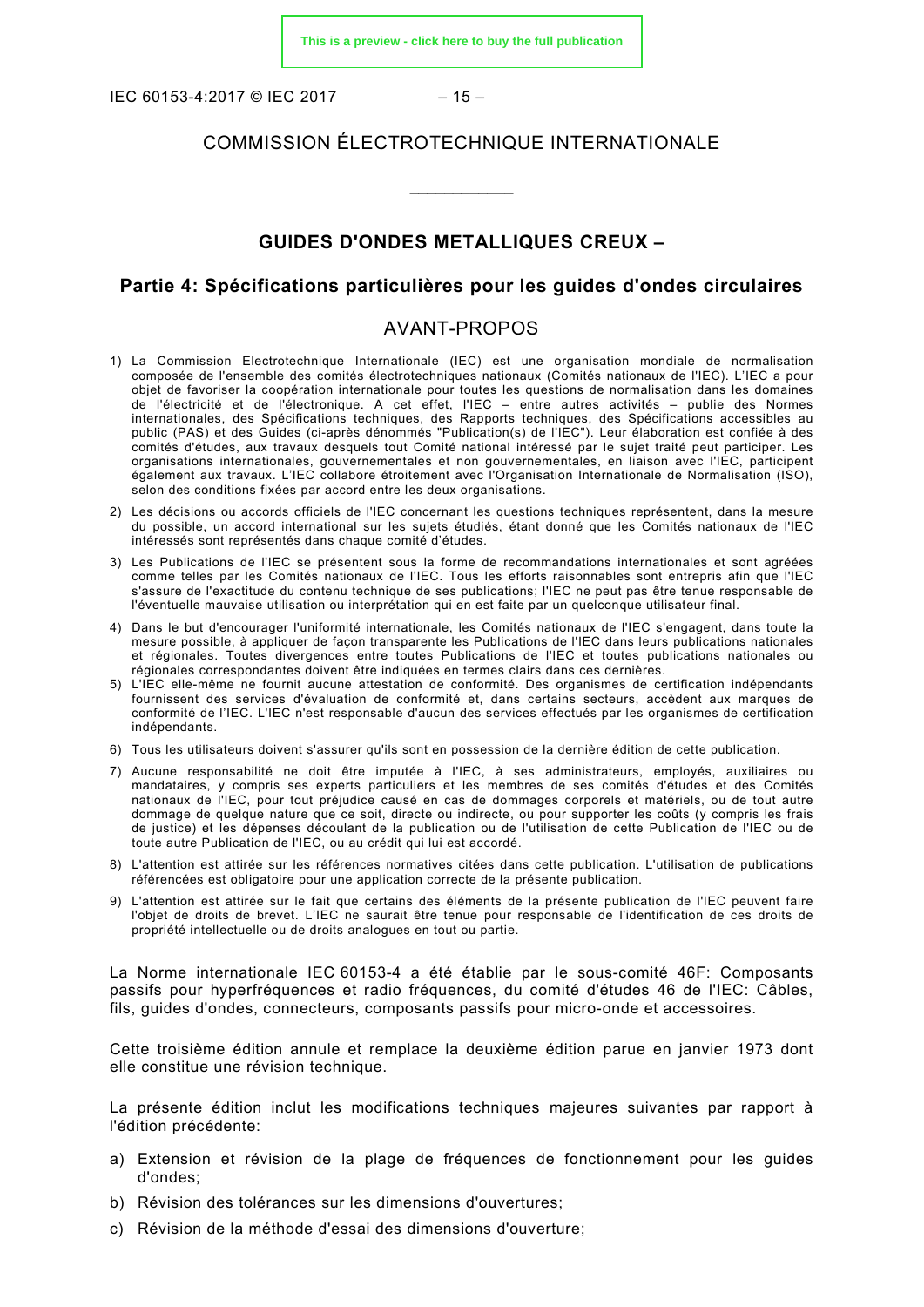– 16 – IEC 60153-4:2017 © IEC 2017

d) Révision des équations d'affaiblissement.

La présente version bilingue (2020-09) correspond à la version anglaise monolingue publiée en 2017-08.

La version française de cette norme n'a pas été soumise au vote.

Ce document a été rédigé selon les Directives ISO/IEC, Partie 2.

Une liste de toutes les parties de la série IEC 60153, publiées sous le titre général *Guides d'ondes métalliques creux,* peut être consultée sur le site web de l'IEC.

Le comité a décidé que le contenu de cette publication ne sera pas modifié avant la date de stabilité indiquée sur le site web de l'IEC sous "http://webstore.iec.ch" dans les données relatives à la publication recherchée. A cette date, le document sera

- reconduit,
- supprimé,
- remplacé par une édition révisée, ou
- amendé.

**IMPORTANT – Le logo "colour inside" qui se trouve sur la page de couverture de cette publication indique qu'elle contient des couleurs qui sont considérées comme utiles à une bonne compréhension de son contenu. Les utilisateurs devraient, par conséquent, imprimer cette publication en utilisant une imprimante couleur.**